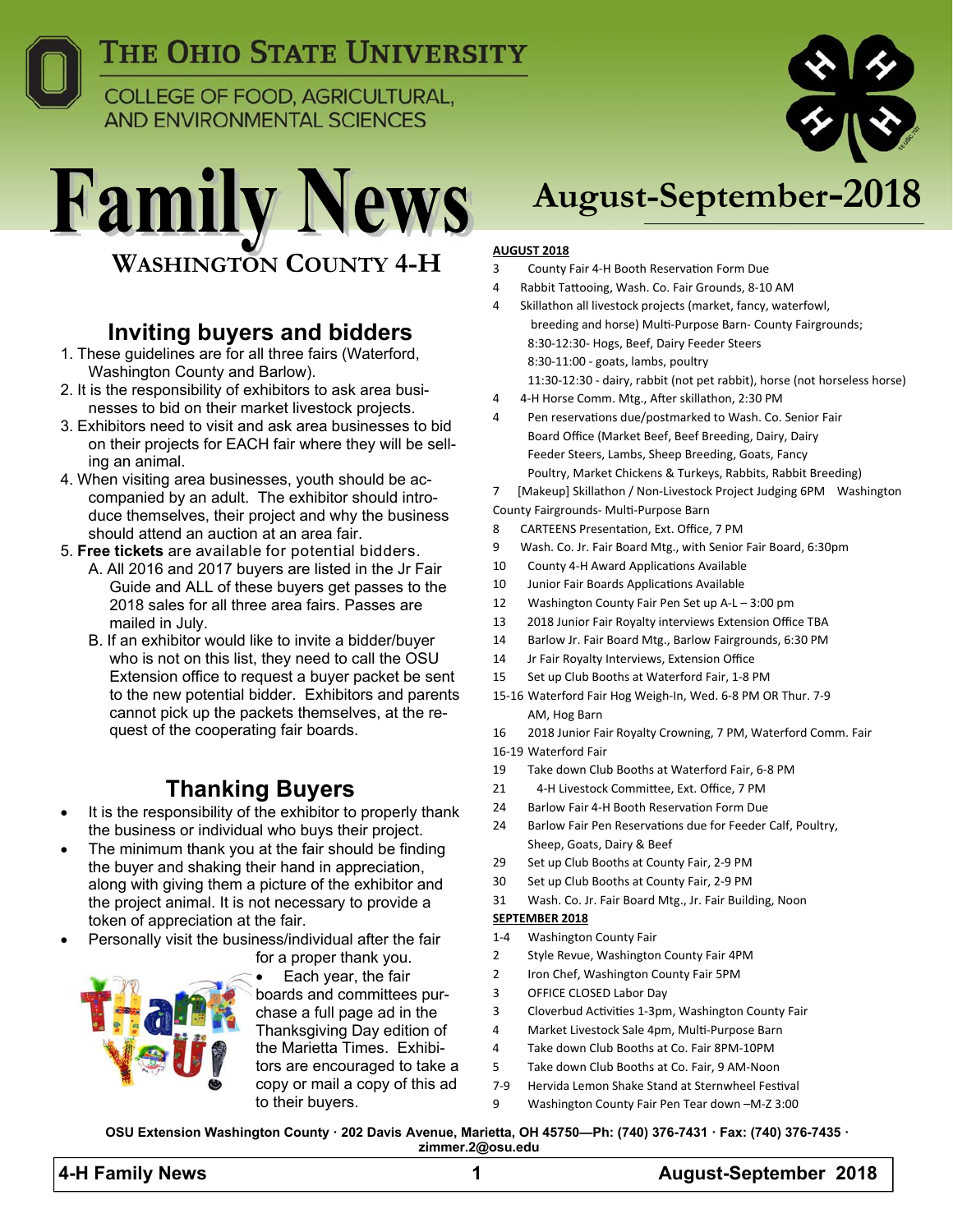## **Project Judging Results—July 17**

#### **4-H'ers receiving a SUPERIOR and selected to take their project to the Ohio State Fair**

| Anderson              | Hailey          | Pet Rabbit                                         |
|-----------------------|-----------------|----------------------------------------------------|
| Barth                 | Brady           | Grow Your Own Vegetables                           |
| <b>Bauerbach Alex</b> |                 | Diversity: The Source of Our Strength              |
| <b>Bauerbach Alex</b> |                 | My Hands Larger Service: Teen Leaders              |
| Bigley                | Kesselyn        | On the Cutting Edge: Level 3                       |
| Bigley                | Kesselyn        | Arc & Sparks                                       |
| <b>Bigley</b>         | Kesselyn        | Controlling the Image                              |
| <b>Burdiss</b>        |                 | Christopher Let's Start Cooking                    |
| Burgardt              | Bijou           | Focus on Photography                               |
| <b>Burke</b>          | Josie           | Archery                                            |
| <b>Burke</b>          | Josie           | Shotgun Project                                    |
| Dyar                  | Jase            | Measuring Up: Level 1                              |
| Estes                 | Mary            | Alcohol and Drug Abuse                             |
| Gebczyk               | Ava             | You Can Quilt                                      |
| Glover                | Emily           | How Does Your Garden Grow                          |
| Goeller               | Cameron         | You're the Athlete                                 |
| Gottfried             | Maggie          | Leadership Master                                  |
| Haines                | Taylor          | Nailing it Together: Level 3                       |
| Heiss                 | Lanee           | <b>Snack Attack</b>                                |
| Hitt                  | Alyssa          | Scrapbooking (Senior)                              |
| Holschuh              | Anna            | Master Photography                                 |
| Huck                  | Grace           | You're the Chef                                    |
| Huck                  | Grace           | Makeover My Space                                  |
| Huck                  | Will            | Racing the Clock Awesome Meals                     |
| Lang                  | Isabella        | <b>Fast Break for Breakfast</b>                    |
| Leach                 | Alexandria      | Safe Use of Guns                                   |
| <b>Matics</b>         | Melina          | Cavy                                               |
| <b>Matics</b>         | Melina          | From Airedales to Zebras: Level 1                  |
| <b>Matics</b>         | Melina          | Self Determined (Junior)                           |
| <b>Matics</b>         | Melina          | <b>Grill Masters</b>                               |
| Moore                 | Hailey          | Family History Treasure Hunt (2nd yr.)             |
| O'Brien               | Roseanna        | Pet Rabbit                                         |
| Overby                | Mattianne       | Cavy                                               |
| Poulton<br>Poulton    | Emma<br>Ethan   | <b>Star Spangled Foods</b><br><b>Basic Archery</b> |
| Reed                  | Lukas           | Outdoor Adventurer: Begin. Fishing                 |
| Rutter                | Ryleigh         | Everyday Food and Fitness                          |
| Schaad                | Aaron           | Measuring Up: Level 1                              |
| Schaad                | Cody            | <b>Rifle Project</b>                               |
| Strickler             | Addison         | Scrapbooking (Junior)                              |
| Swartz                | Cali            | Sundresses & Jumpers                               |
| Thomas                | Ella            | Robotic 1 with LEGO EV3                            |
| Tullius               | Isaiah          | All Systems Go: Level 2                            |
| Wakefield Natalie     |                 | Purr-fect Pals: Level 1                            |
| Wells<br>Zimmer       | Madison<br>Eric | Your Thoughts Matter<br>Warm It Up: Level 2        |
| Zwick                 | Joshua          | Self Determined (Senior)                           |
|                       |                 |                                                    |

**Barlow Buckeyes** Backyard Gang Wash. Co.CARTEENS Backyard Gang SL Homemakers & LS Boys SL Homemakers & LS Boys SL Homemakers & LS Boys Honeysuckle Hills Oak Grove Explorers Bull's Eye Bull's Eye Churchtown Community Crew Warren Wranglers Backyard Gang **Trail Blazers** Lynch Combined Oak Grove Explorers Lowell Lively Lassies & Lads Running Wild **Running Wild** Oak Grove Explorers **Running Wild** Running Wild **Running Wild** Churchtown Shining Stars Waterford Warriors Oak Grove Explorers Oak Grove Explorers Oak Grove Explorers Oak Grove Explorers Backvard Gang Frontier Country **Trail Blazers** Churchtown Community Crew Churchtown Community Crew Soaring Eagles Running Wild Churchtown Shining Stars Bull's Eye Running Wild Woodsfield Roadsters Awesome 4-H Robotics Club Churchtown Busy Bunch Woodsfield Roadsters Churchtown Community Crew

| Anderson         | Hailey         |
|------------------|----------------|
| <b>Bailey</b>    | Trinity        |
| <b>Beaver</b>    | Megan          |
| <b>Biehl</b>     | Madisor        |
| <b>Brooker</b>   | Gavin          |
| <b>Burdiss</b>   | Elizabet       |
| Cline            | Cadenc         |
| Cline            | Wyatt          |
| <b>Dyar</b>      | Jase           |
| <b>Huck</b>      | Ethan          |
| <b>Kuhn</b>      | Nicole         |
| Raymond          | Mariah         |
| Richards         | Ellen          |
| Salamonsen       | Raegan         |
| Stollar          | Caroline       |
| <b>Nalters</b>   | Jenna          |
|                  |                |
| Zwick            | Lauren         |
| Cooper           | Brooklyr       |
| <b>Dawson</b>    | Tori           |
| <b>Dennis</b>    | Dalton         |
| <b>Dunbarger</b> | Riley          |
| Francis          | Mason          |
| <b>Goeller</b>   | Seth           |
| Hartline         | Emma           |
| <b>Hartline</b>  | Lindsey        |
| Henke            | Joey           |
| <b>Henke</b>     | Lucas          |
| <b>Kidd</b>      | Steven         |
| <b>Kidd</b>      | Steven         |
| Klintworth       | J.R.           |
| <b>Kuhn</b>      | Nicole         |
| _ang             | <b>Braxton</b> |
| ang              | Colsen         |
| _ang             | Kasey          |
| Miller           | Amelia         |
| Peck             | Anna           |
| Ross             | Janessa        |
| Schaad           | Emma           |
| Schwendeman      | <b>Brenner</b> |
| Steele           | Luke           |
| Tornes           | Emma           |
| <b>Bailey</b>    | Trinity        |
|                  | Carter         |
| <b>Brooker</b>   |                |
| Eichhorn         | Brighton       |
| Pape             | Steven         |
| Schilling        | <b>Brice</b>   |
| Schwendeman      | Christiar      |
| <b>Smith</b>     | Caleb          |
| Thomas           | Addison        |
| <b>Tornes</b>    | Jackie         |

## **All others who participated in Judging**

**S = Superior ( 90-100) E = Excellent (80-89)** 

 $G = Good$  (70-79)

Focus on Photography Barlow Buckeyes S Horseless Horse **Fur & Feather** S All Systems Go: Level 2 Soaring Eagles Soaring S Let's Start Cooking Fleming Energizers S You're the Athlete Churchtown Shining Stars S h Flower Gardening Honeysuckle Hills S e Focus on Photography Woodsfield Roadsters S ATV Safety **Warren Wranglers** S Let's Start Cooking Churchtown Community Crew S Let's Start Cooking **Running Wild** S Sewing (non-clothing) Masters Oak Grove Explorers S Focus on Photography Woodsfield Roadsters S Grow Your Own Vegetables Warren Wranglers S Let's Start Cooking Trail Blazers S Alcohol and Drug Abuse Wash. Co. CARTEENS S Alcohol and Drug Abuse Wash. Co. CARTEENS S Controlling the Image SL Homemakers & LS Boys S n Let's Start Cooking **Example 20 Running Wild** E Let's Start Cooking Churchtown Shining Stars E Sports Nutrition Frontier Country 4-H E Grow Your Own Vegetables Backyard Gang E Basic Archery Churchtown Shining Stars E Measuring Up: Level 1 Lynch Combined E Grow Your Own Vegetables Lynch Combined E Diversity: The Source of Our Strength Wash. Co.CARTEENS E Let's Start Cooking Churchtown Shining Stars E Racing the Clock to Awesome Meals Churchtown Shining Stars E Fishing for Intermediate Fur & Feather E Grow Your Own Vegetables Fur & Feather E Rockets Away (Solid Fueled) Waterford Warriors E Family History Treasure Hunt (1st yr.) Oak Grove Explorers E Grow Your Own Vegetables Backyard Gang E Grow Your Own Vegetables Backyard Gang E Scrapbooking Lowell Lively Lassies & Lads E Grill Masters **Exercise Waterford Warriors** E Get Started In Art Waterford Warriors E Grow Your Own Vegetables Lowell Lively Lassies & Lads E Focus on Photography Churchtown Shining Stars E Wheels in Motion: Level 2 Churchtown Busy Bunch E Focus on Photography Barlow Buckeyes E Reptiles & Amphibians Churchtown Community Crew E How Does Your Garden Grow Fur & Feather G Brooker Carter Finishing Up Churchtown Busy Bunch G Cake Decorating **Cake Decorating Cake Decoration** Waterford Warriors G Arc & Sparks SL Homemakers & LS Boys G Robotic 1 with LEGO EV3 Awesome 4-H Robotics Club G Nailing it Together: Level 3 Churchtown Busy Bunch G Robotic 1 with LEGO EV3 Awesome 4-H Robotics Club G Robotic 1 with LEGO EV3 Awesome 4-H Robotics Club G Cake Decorating Churchtown Community Crew G Weddle Tanner ATV Safety **Frontier Country** G



#### **4-H Family News 2 August-September 2018**

**4-H'ers receiving a SUPERIOR and selected as an Alternate to take their project to the Ohio State Fair**  Backyard Gang SL Homemakers & LS Boys

| Antill     | Mason     | Everyday Food and Fitness         |
|------------|-----------|-----------------------------------|
| Bolen      | Dallas    | You're the Athlete                |
| Bolen      | Devon     | Focus on Photography              |
| Burgardt   | Flora     | From Airedales to Zebras: Level 1 |
| Burke      | Josie     | All Systems Go: Level 2           |
| Cooper     | Julia     | <b>Star Spangled Foods</b>        |
| Eddy       | Abigail   | Self Determined (Senior)          |
| Francis    | Grace     | Let's Start Cooking               |
| Gates      | DeLaney   | You Can Quilt                     |
| Grabow     | Gabriella | Your Thoughts Matter              |
| Henke      | Alexander | <b>Grill Masters</b>              |
| Nutter     | Maria     | Makeover My Space                 |
| Roberts    | Lilith    | Controlling the Image             |
| Saltzwedel | Bryce     | Basic Archery                     |
| Sites      | William   | Grow Your Own Vegetables          |
| Zimmer     | Rylee     | Alcohol and Drug Abuse            |
|            |           |                                   |

Oak Grove Explorers Oak Grove Explorers Oak Grove Explorers Waterford Warriors Running Wild Soaring Eagles Churchtown Shining Stars **Cutler Clovers** Backyard Gand Churchtown Shining Stars Warren Wranglers Running Wild Frontier Country Backyard Gang Backyard Gang

**Running Wild**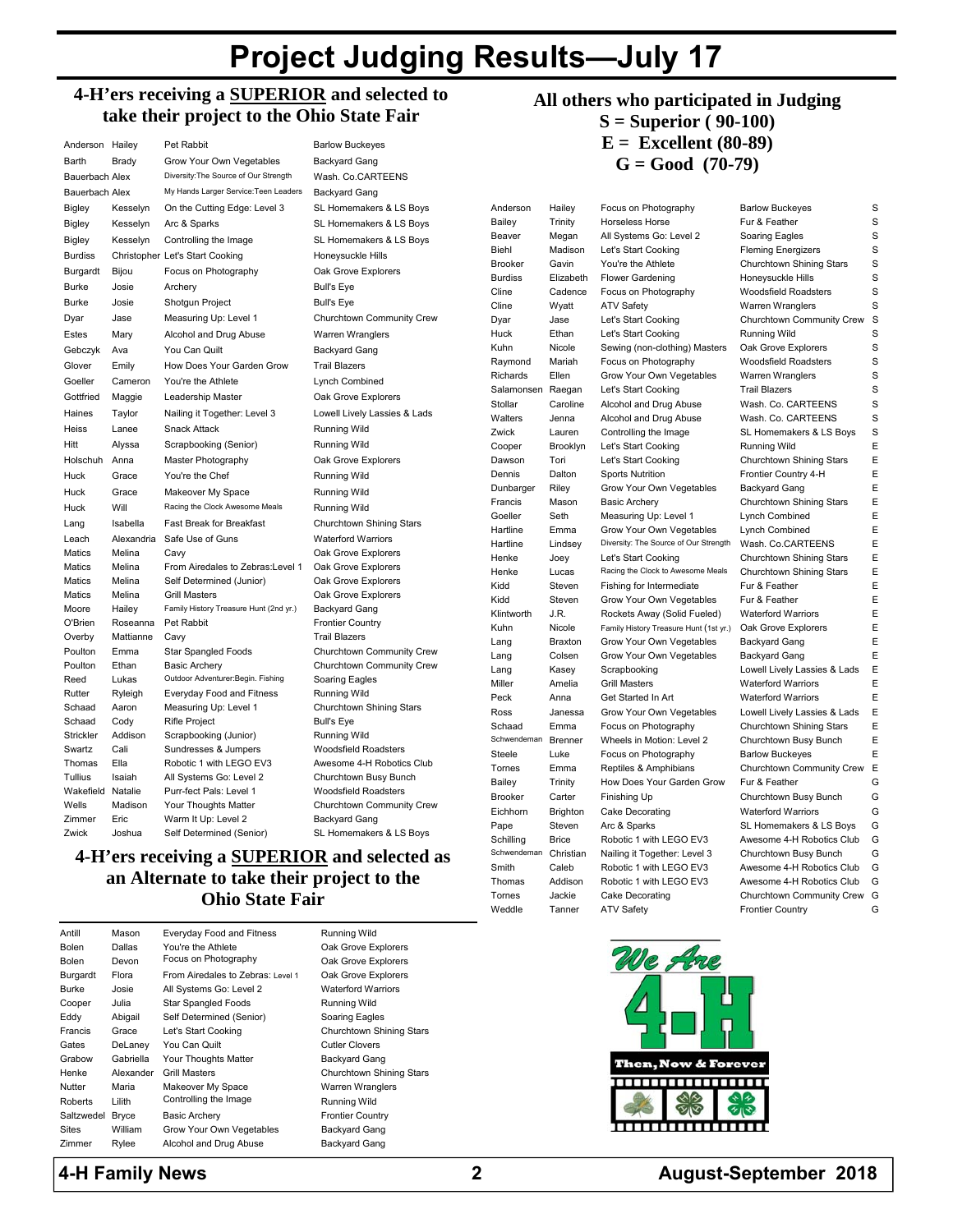## **Market Rabbit Tattooing**

 Market Rabbit Exhibitors—Tattooing will be Saturday **August 4** at the Washington County Fairgrounds in the grass by the old sheep barn (across from Multi-Purpose Bldg.), 8-10 a.m. A maximum of 9 market rabbits can be tattooed.



## **Preparing For The Fairs**

### **Fair-Specific Booth Information**  *Waterford 4-H Club Booths*

**●Judging -** All 4-H Club Booths will be judged on Thursday before the fair.

●**Exhibit Areas -** Booth exhibit area has center and wall booths. All booths are 8' x 4' and have a front closure, locked by the fair board. Wall booths have electrical outlets and center booths have electricity but only by using an extension cord.

●**Booth Set-up and Tear Down -** Booth set-up will be the Wednesday before the Waterford Fair from 1:00 pm to 8:00 pm All clubs must complete their decorating and have their displays in place by Wednesday at 8:00 pm Booth tear down will be Sunday evening from 6:00-8:00 pm. The Waterford Fair Board and/or the Extension Office are not responsible for exhibits left after 8:00 pm Sunday.

#### *Washington County 4-H Club Booths*

**●Judging -** All 4-H Club Booths will be judged on Friday afternoon. All 4-H Cloverbuds will receive a participation ribbon if they have a display in their booth. Advisors can pick up the ribbons in the Jr. Fair Building when they setup.

●**Exhibit Areas -** Two types of exhibit areas are available for 4-H Clubs to choose from: 8' x 5' booths (with electricity, **no side walls furnished**, back wall is 7'3") and 10' x 5' booths (without electricity, back and side walls are only solid on upper half, side and back walls are approximately 8' high, walls are made out of pegboard). ●**Booth Set-up and Tear Down -** Booth set-up will be Wednesday (2:00 to 9:00 pm) and Thursday (2:00 to 9:00 pm) before the County Fair. All clubs must complete their decorating and have their displays in place by Thursday at 9:00 pm. The Jr. Fair Building will not be available for additional set-up on Friday before the County Fair. Booth tear down will be Tuesday (8:00 pm to 10:00 pm) and Wednesday (8:00 am to 12 Noon) after the fair.

## **Preparing For The Fairs**

#### *Barlow 4-H Club Booths*

**●Judging -** All 4-H Club Booths will be judged on Thursday afternoon.

●**Exhibit Areas -** Two types of exhibit areas are available for 4-H Clubs to choose from: 8' x 4' Booths (with electricity) and 8' x 2' Booths (without electricity). NOTE: All booths have white pegboard walls. ●**Booth Set-up and Tear Down:** Booth set-up will be Wednesday before the Barlow Fair from Noon to 8:00 pm All clubs must complete their decorating and have their displays in place by Wednesday at 8:00 pm. Booth tear down will be Sunday of the Barlow Fair starting at 4:00 pm Barlow Fair Board and/or the OSU Extension Office are not responsible for exhibits left after 6:00 pm

### **Trash Can Painting Contest**

Trash cans should include your group's name and the year 2018. Trash cans will be judged on creativity,

neatness, and overall appearance. This contest is open to all 4-H Clubs, FFA and FCCLA Chapters, and Girl Scout and Boy Scout Troops.



Washington County Fair: Go to Washington Co. Fair Grounds after July 20 and pick up a trash can to paint. When the can is completed, please make sure you bring it, along with a completed entry form, to the Junior Fair Office by 9:00pm, Thursday, August 30.

Barlow Independent Fair: Go to the Barlow Fairgrounds and pick up a trash can in the horse barn. Painted cans should be dropped off at the Jr. Fair Building on September 26 by 8:00 pm with the completed entry form. Forms can picked up at the Extension Office or requested via email. Please email Jill at gerken.1@osu.edu.

### **Fair Pen Set Up at County Fair— Required Attendance!**

All Livestock members showing animals at the Washington County Fair are required to attend Pen Set up or tear down at the Washington County Fairgrounds.  $\rightarrow$  Members whose last name falls between letters A to L will need to attend Pen set up on Aug. 12 at 3pm. → Members whose last name falls between letters M to Z need to attend Pen tear down on Sept. 9 at 3pm.

Sign out sheets will be provided when set up or tear down is complete. Any junior exhibitor not signing out will forfeit 20% of their total sales. See Rule number 31

in the Junior Fair Activities Guide for details. **Due to the Broughton Ice Cream Social—Please park around the old lamb barn and the rabbit/poultry barn.**

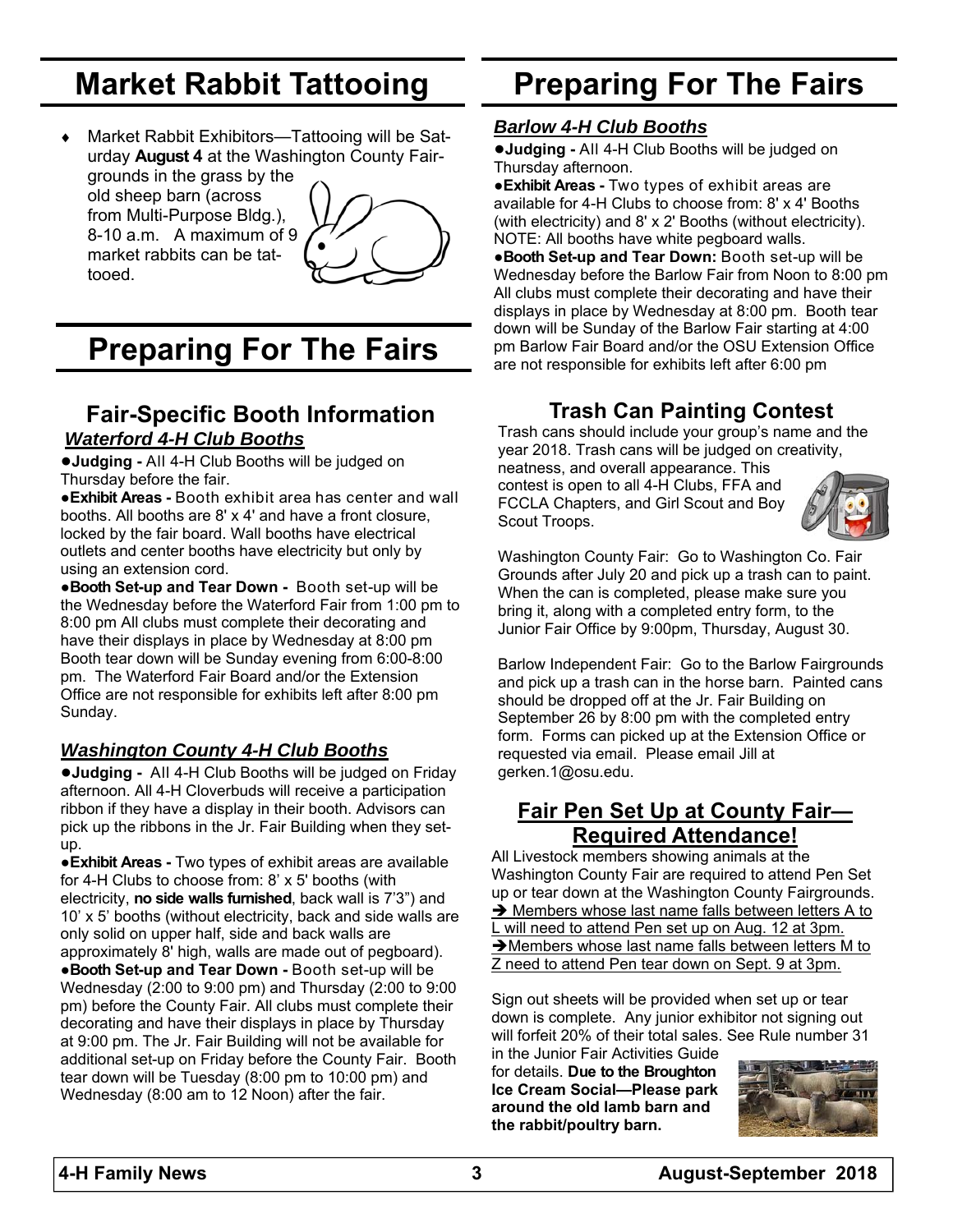## **Junior Fair Activities**

### **WASHINGTON COUNTY FAIR ACTIVITIES**



**Cake Decorating Contest**  Saturday, 4:00 pm, Jr. Fair Building There are categories for cupcakes, traditional cakes, and specialty cakes.

**Entries are to be made one hour before the** event at the 4-H Jr. Fair Board Office.

 Complete guidelines are available in the Jr Fair Guide or by calling the OSU Extension Office.

#### **Junior Fair Talent Show**

Saturday, 6:30pm, Junior Fair Building The junior fair talent show is open to all junior fair exhibitors. Cloverbuds will begin the show at 6:30pm and will receive participation awards for their act. Cloverbud acts must be under 2 minutes in length. All junior fair members are eligible to participate. Awards will be given in to best of show junior, best of show senior, best music, best comedy, best miscellaneous. Junior Fair acts must be under 4:30 minutes. Members must pre-register by Friday, August 31

#### **4-H Cloverbud Activities—**

Monday, 1:00 – 3:00 pm, Jr. Fair Building All 4-H Cloverbud members and any youth between the ages of five and seven are eligible to participate in the 4-H Cloverbud Activities. These activities are educational and exciting. 4-H Volunteers and Jr. Fair Board members will guide each activity station and encourage the youth to participate. Activities will be interactive, hands-on and free!

**LABOR DAY ~ MONDAY, SEPT. 3, 2018 8‐10 A.M. IN THE JR. FAIR BUILDING**

Pancake Flippin' Breakfast Show

**Featuring KaƟe's Pancakes "We Flip'em and You Catch'em"**

**Watch a video at www.kaƟespancakes.com**  *A New 4‐H Fundraiser* **Organized by the Washington County 4‐H Endowment CommiƩee**

#### **Donations will be accepted**

### **Iron Chef Competition Returns to County Fair!**

- Sunday, September 3 at 5:00
- Jr Fair Building
- Main Ingredient: Fruit
- Categories: Sweet, Savory, Spicy
- New For 2018—(bring your own

ingredients and prepare onsite) This Contest allows 4-H members (ages 8-19) to show off their culinary skills. This contest is a spin off of the TV show. 4-H members will be given an ingredient (fruit for 2018) and they must make a food item with that ingredient. All ingredients must be brought by the teams. Teams can bring serving dishes, tableware, etc for presentation. There will be 3 different categories: Category one – Sweet, Category two – Savory, Category three - Spicy. Teams will make 12 servings of each recipe. Teams are limited to one entry per category, but may enter each category. Each team may consist of 2-3 junior fair members. Teams must pre-register by Thursday, August 30. The contest will be scored based on appearance, taste, creativity, and interview.

#### **4-H Style Show**

Sunday, 4:00pm, Junior Fair Building All Junior Fair members who completed a sewing project are eligible to take part in the Style Show. Exhibitors will be presented with awards at the completion of the style show.

#### **BARLOW FAIR ACTIVITIES**

#### **Animal Beauty Contest**

On Sunday, September 30 at 1:30 pm there will be an animal beauty contest. This event is open to all Barlow Fair Exhibitors. Categories include: Best Twinning with Your Animal, Best Talent, Best Hair, Most Adorable, and Best Dressed. Entry forms will be available at the fair.

#### **Barlow Jr. Fair Livestock Sale**

Saturday, September 29 at 5:30 p.m. Sale Order: , Market Dairy Goats, Feeder Heifers, Feeder Calf Steers, Market Ducks

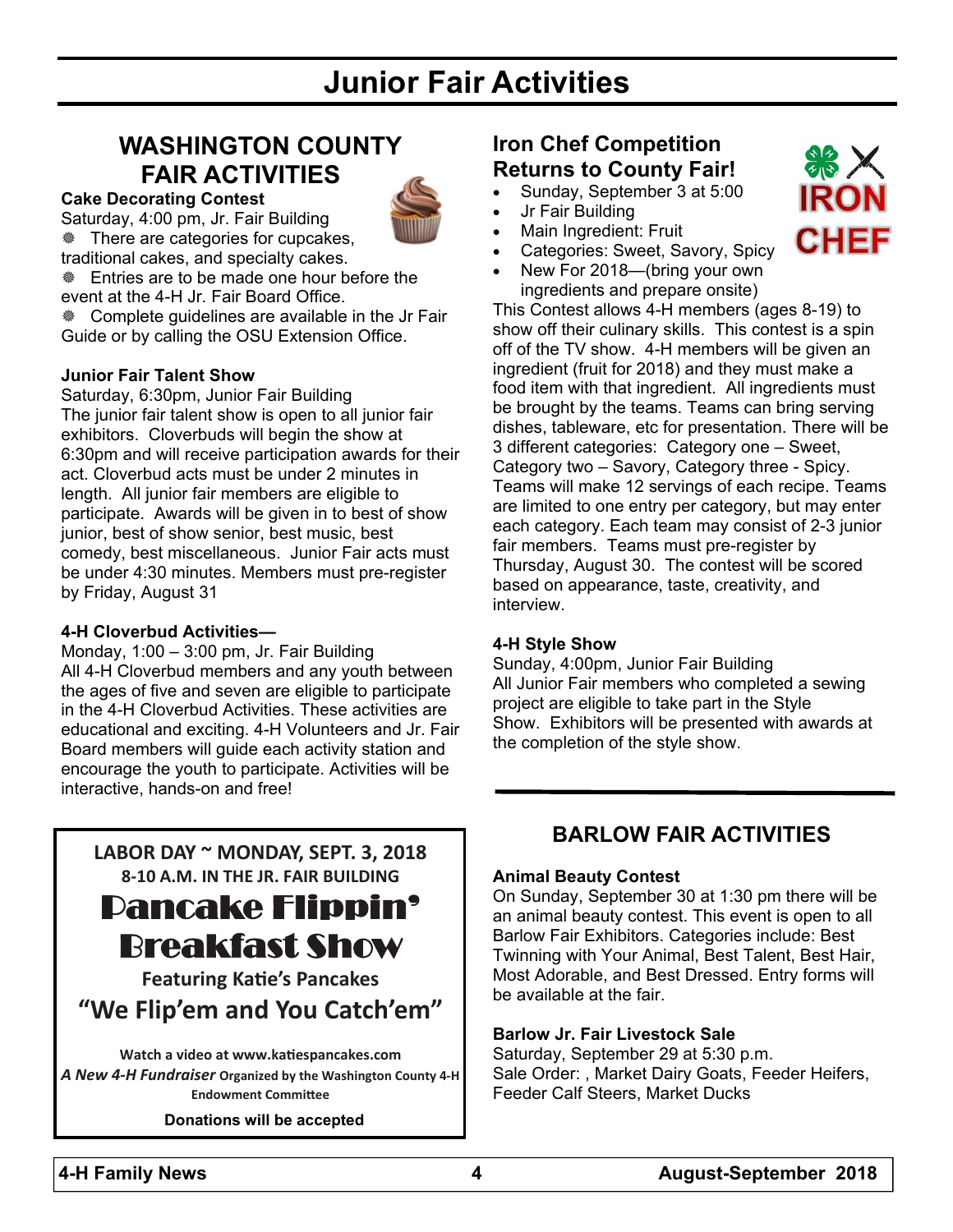## **Market Livestock**

**PLEASE BE SURE to review carefully the reminders and updates as well as the 2018 JUNIOR FAIR ACTIVITIES GUIDE. There are several updates/changes for each of the fairs.** 

### **2018 SKILLATHONS**

Project judging and skillathons allow youth to demonstrate and review what they have worked on and learned throughout their project year. **LOCATION**: Washington County Fairgrounds Livestock Barn.

**ALL** livestock (market, dairy, breeding, fancy, and/or horse) project members are *required* to participate in skillathons for *each* specie project they have enrolled in. Skillathons are *required* for all livestock and horse project participants in order to remain 4-H members in good standing and be eligible to exhibit, participate, show and/or sell their project animals at all three fairs. FFA youth taking hogs and/or Feeder calves should contact their FFA teacher for project requirements and eligibility. FFA Youth are *Required to participate in skillathons* for all animals sold at the Washington County Fair. To help this process and coordinate efforts of youth and volunteers

*ALL* Skillathons will be offered:

#### **Saturday August 4, 2018**  *\*NOTE TIMES\**

*8:30—12:30* - Hogs, Beef, Dairy Feeder Steers *8:30—11:00* - Goats, Lambs, Poultry *11:30—12:30* - Dairy, Rabbit (except pet rabbit) horse (except horseless horse)

**Do not bring Buyer Thank You Posters to Skillathon. Take these directly to your appropriate fair.** 

> **Make-up day: August 7 WCF Livestock Barn (6—8 pm)**  *(limited space, calling to reserve an appointment is required)*

#### *LIVESTOCK SKILLATHON STUDY GUIDES*

*can be found on the web at: go.osu.edu/ washjudging or pick up a copy from the Extension Office. The study guide provides all the information you will need for the skillathon.* 

## **Barlow Fair Schedule**

#### **Wednesday, September 26**

|                               | ancoaay, ocpicnioci zo,<br>2:00-8:00pm Jr. Fair Rabbits & Poultry can be |
|-------------------------------|--------------------------------------------------------------------------|
|                               | checked in, must be finalized by 9pm.                                    |
|                               | Put in 4-H Booth Displays                                                |
| 12:00-8:00pm                  |                                                                          |
| 4:00-5:00PM                   | Dairy Goat Weigh-in                                                      |
|                               | 5:00-8:00pm Duck & Feeder Calf Weigh-in                                  |
|                               | 9:00pm All rabbits, poultry & feeders in place                           |
| <b>Thursday, September 27</b> |                                                                          |
| 8:00am                        | Gates Open                                                               |
| 12:00pm                       | 4-H Booth Judging                                                        |
| 12:00pm                       | Jr. Fair sheep, goat and                                                 |
|                               | dairy must be in place                                                   |
| $6:00 \text{ pm}$             | Jr. Fair Showmanship - Dairy / Beef                                      |
|                               | Breeding & Open Dairy / Beef Shows                                       |
| <b>Friday, September 28</b>   |                                                                          |
| 8:00am                        | Gates Open                                                               |
|                               | 9:00am Jr. Fair Poultry Showmanship                                      |
|                               | (senior division will show first)                                        |
|                               | Jr. Fair & Open Poultry Show                                             |
|                               | (immediately following showmanship)                                      |
| 4:00pm                        | Junior Market Dairy Goat Show                                            |
|                               | (Showmanship will show first)                                            |
|                               |                                                                          |
| 6:00 <sub>pm</sub>            | Parade                                                                   |
| 8:00pm                        | Jr. Fair Showmanship's & Open                                            |
|                               | Sheep/Goat Show                                                          |
| <b>Saturday, September 29</b> |                                                                          |
| 8:00am                        | Gates Open                                                               |
| 8:00am                        | <b>Feeder Calf Show Market Classes</b>                                   |
|                               | (heifers show first)                                                     |
|                               | Feeder Calf Showmanship to                                               |
|                               | Follow (senior division shows first)                                     |
| 10:00am                       | Jr. Fair Rabbit Showmanship and                                          |
|                               | Jr. & Open Rabbit Show (immediately                                      |
|                               | following showmanship)                                                   |
| 4:30pm                        | <b>Buyer Appreciation Reception</b>                                      |
| 5:00pm                        | Presentation of Skillathon &                                             |
|                               | Poster Awards                                                            |
| 5:30pm                        | Jr. Fair Market Livestock Sale                                           |
|                               | Order: Market Dairy Goat, Feeder                                         |
|                               | Calf Heifers, Feeder Calf Steers,                                        |
|                               | <b>Market Ducks</b>                                                      |
|                               |                                                                          |
| <b>Sunday, September 30</b>   |                                                                          |
| 8:00am                        | Gates Open                                                               |
| 9:00AM                        | Open Horse Show                                                          |
| 1:30 <sub>pm</sub>            | <b>Animal Beauty Contest</b>                                             |
| 4:00 <sub>pm</sub>            | Begin removing exhibits                                                  |
| 6:00pm                        | All entries must be removed                                              |
|                               |                                                                          |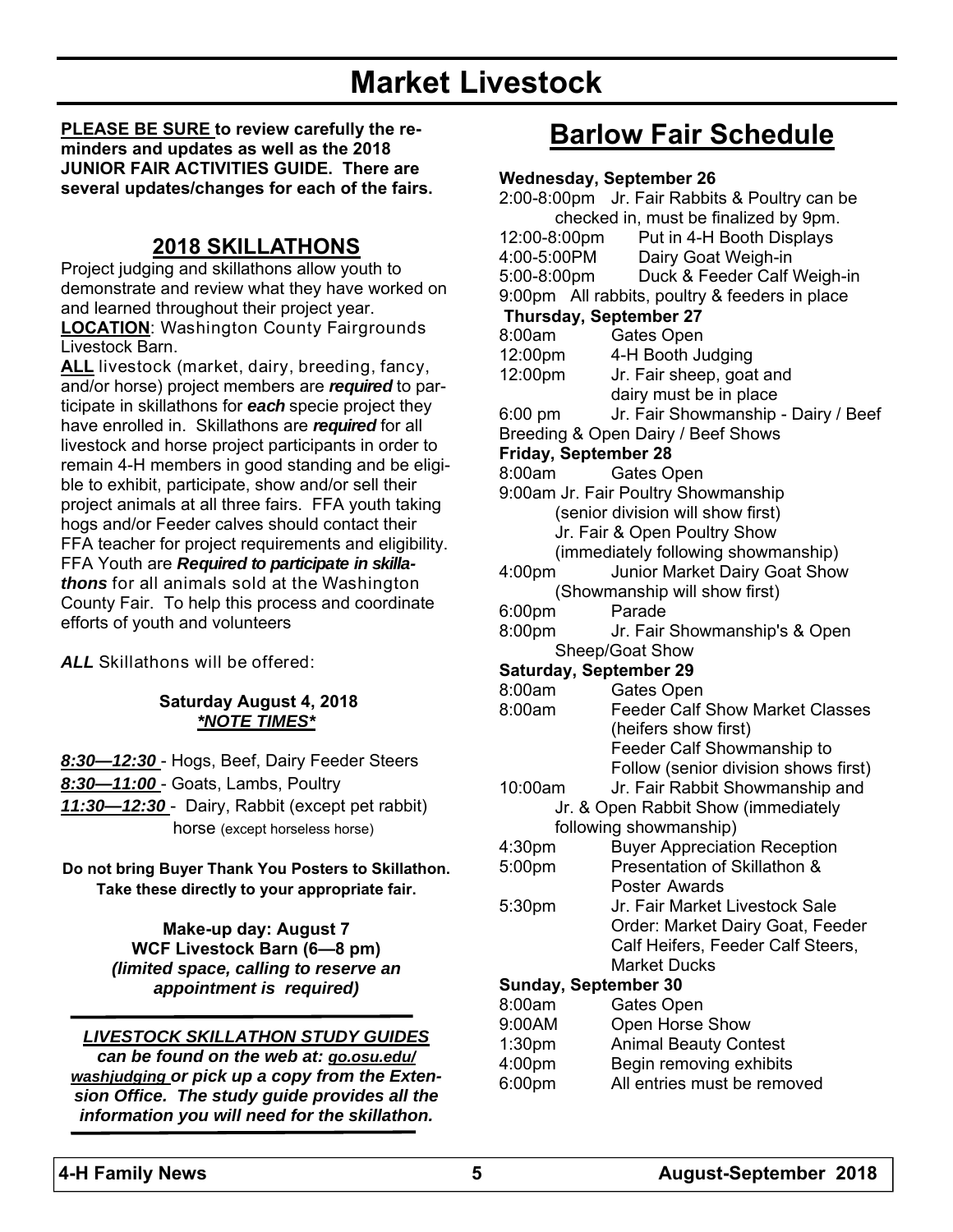## **Market Livestock Sales Information**

### **Thank You Posters for Buyers**

- Exhibitors must make a Thank You poster for their previous buyer.
- **Size/Shape**—Minimum of 11x17; maximum of 22x28; maximum depth of 2 inches; maximum weight of 1 pound; must be able to be hung from a wire. (This is simply to allow all posters to be hung on the wires).
- **New or first year exhibitors** are to make a poster thanking all previous year's buyers.
- **Judging** based on originality, neatness and creativity in relaying a "Thank You" message to last year's livestock buyers. *Exhibitor's name and age must appear on the front of the poster.*
- **Hog, Duck, Dairy Goat, Feeder Calf:** In place by Thursday of the fair.
- **Rabbit, Poultry, Market Beef, DFS, Lambs & Goats**: In place by 9 pm Friday of the fair Check-in



### **2018 Buyer Appreciation Receptions**

- 1. Hog Sale Reception Saturday, Aug. 18 at 3:30 pm. Sale at 4:30
- 2. County Fair Market Livestock Reception, Tuesday, September 4 at 3:00. Sale at 4:00. Order: Turkeys, Rabbits, Goats, Chickens, Dairy Feeder Steers, Market Beef, Lambs
- 3. Barlow Livestock Reception Saturday, Sept. 29, at 4:30 pm. Sale at 5:30 pm. Order: Goats, Feeder Calf Heifers, Feeder Calf Steers, Ducks,
- 4. All of the receptions are sponsored by Washington Electric Cooperative.

### **Market Animal Picture Times**

- ▶ Waterford Hogs: Thursday 9 11 a.m.
- ▶ County Livestock 6-8 pm Friday in Multipurpose
- ▶ County Market Beef, Dairy Feeders, Lambs, Goats: 11 a.m. – 1:00 p.m. Saturday in the

Multipurpose Building

- ▶ County Chickens, Turkeys, Rabbits: 1-4 pm Saturday in the Rabbit/Poultry Building
- ▶ County Horse, Saturday 4-5 pm, Horse Barns
- $\blacktriangleright$  Barlow Market Ducks: Friday during poultry show Barlow – Feeder Calves & Market Dairy Goats:
- Saturday morning during the feeder calf show

## **Waterford FAIR Activities**

Thinking about participating in the Waterford Fair? Here are some links to their events……..

**2018 PeeWee Hog Showmanship**  https://goo.gl/forms/yv9HI1SOf26X9WE83 **2018 Jackpot Show SIgn up** 

https://goo.gl/forms/Ela2rB47c9GT1N3m1 **2018 Open Class Pen Reservation Form**  https://goo.gl/forms/fngGZhQVAiqsypKQ2 Contact Melissa Antill at 740-525-9932 if you have questions.

### **Waterford Fair Schedule (Hogs)**

- > Market Hog Weigh-in options: Wednesday 6:00-8:00 pm *OR* Thursday 7:00-9:00 am
- $\triangleright$  Pictures: Thursday, 9:00-11:00 am show arena
- > Market Hog Show: Friday 8:00 am Show begins with senior showmanship
	- followed by intermediate and junior Showmanship. Market classes will follow immediately after showmanship
- $\triangleright$  Hog Sale is scheduled for 4:30 p.m. Saturday of the Fair. The Buyers Appreciation Reception will be Saturday at 3:30 pm. All hogs will be numbered at 1:00 p.m.

### **Picture Tips for the Fairs**

- $\Rightarrow$  Pictures with your market animal are mandatory!
- $\Rightarrow$  Be on time and know when you need to get your picture taken
- $\Rightarrow$  You must be in show dress
- $\Rightarrow$  Look clean, neat, crisp and ready to smile!
- $\Rightarrow$  Your animal must be clean
- $\Rightarrow$  Bring the proper show equipment: halter, show stick, etc.
- $\Rightarrow$  Be prepared to setup your animal
- $\Rightarrow$  Cost of pictures will be deducted from your sale check

Prior to the sale you will receive two 5 X 7 photos, one for you and one to present to your buyer at the livestock sale. You may want to consider

purchasing a frame to mount the photo for your buyer. There will also be 8 ½ X 11 picture cards available to mount the photo on if you wish.

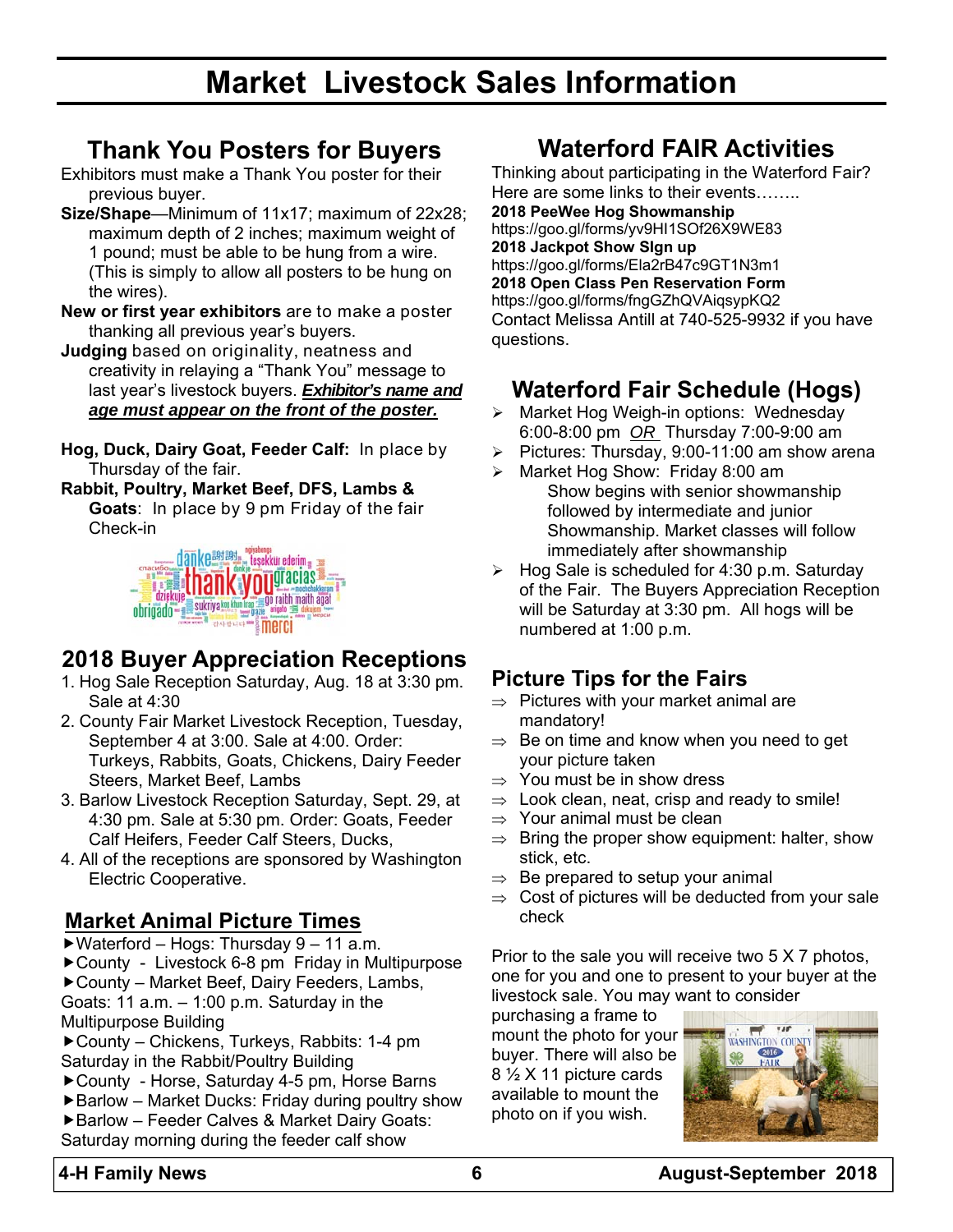## **Upcoming Opportunities**

### **County 4-H Award Applications Now Available**

The **County 4-H Awards Program** recognizes and rewards members for outstanding work throughout this 4-H year and the member's 4-H career. Members are encouraged to apply for these awards.

The County 4-H Awards Program consist of three categories: **project pin awards, special pin awards and trip awards.** A list of the objectives or a description for each award is listed on the application. Members may win a total of four awards - two projects, one special and one trip. Trip opportunities include: Carving New Ideas, State 4-H Leadership Camp, Buckeye Leadership Workshop, 4-H Citizenship-Washington Focus, Ohio 4-H Sea Camp, Ohio 4-H Senior Shooting Education Camp, Ohio 4-H Junior Shooting Education Camp, Space Adventure Camp, Leadership Washington Focus.

In order to be considered for awards, members must complete and submit an Award Application which includes writing an essay about their accomplishments.

Members from the pool of applicants will also be selected to complete the Ohio 4-H Achievement Award Application for 2019. In 2018 Washington County had three state winners:

- Caroline Stollar—CARTEENS—State Winner
- Tyler Hartline—Dairy— 1st Alternate
- Madison Wells—Health & Safety—2nd Alternate

#### *Members must apply to win!!*

### **Ohio 4-H Teen Leadership Council Applications Due**

The Ohio 4-H Teen Leadership Council" (TLC) is open to youth 14-18. Teens are encouraged to apply for this opportunity! Applications and more information for this group are now available online at: go.osu.edu/TLC. Please note applications (and other materials, including letters of recommendation) are due to the State 4-H Office Friday, August 10, 2018. Members participate in community service, fundraising, teen luncheon, state fair, Ohio 4-H Conference, etc. The Ohio 4-H Teen Leadership Council (TLC) is a statewide group of 4-H teens and young 4-H alumni that provides a youth stakeholder perspective in the planning, implementation, and evaluation of Ohio 4-H programming.

#### **Timeline for County 4-H Awards:**

August – Club advisors have applications for members. Also, members can download an award application from www.washington.osu.edu

- October 15 Member's application due to Extension Office.
- October 25 Awards Selection Committee reviews applications and selects 4-H Project Pin and Special Pin Award Winners.
- October 25 Trip Committee interviews applicants and selects winners for 4-H Trips and Margaret Meredith award.
- November 15 4-H Year Celebration begins at 6:30 p.m. at the Washington County Career Center. Award Applications are returned to all applicants.

# **Livestock Showing Clinic**

### **Saturday, August 11 10-noon Barlow Fairgrounds (around barns) Sponsored by Warren FFA**

- Clinics for Dairy Feeders, Beef, Swine, Rabbit, Poultry, Sheep, Goats
- Pizza sponsored by Warren FFA Alumni
- Vendors on site
- Door prizes

### **Blennerhassett Rabbit Show**



November 10 at the Washington Co Jr Fair Building. Come show or just watch and visit with the breeders. Contact Rustina Taylor for more information 304-483-2831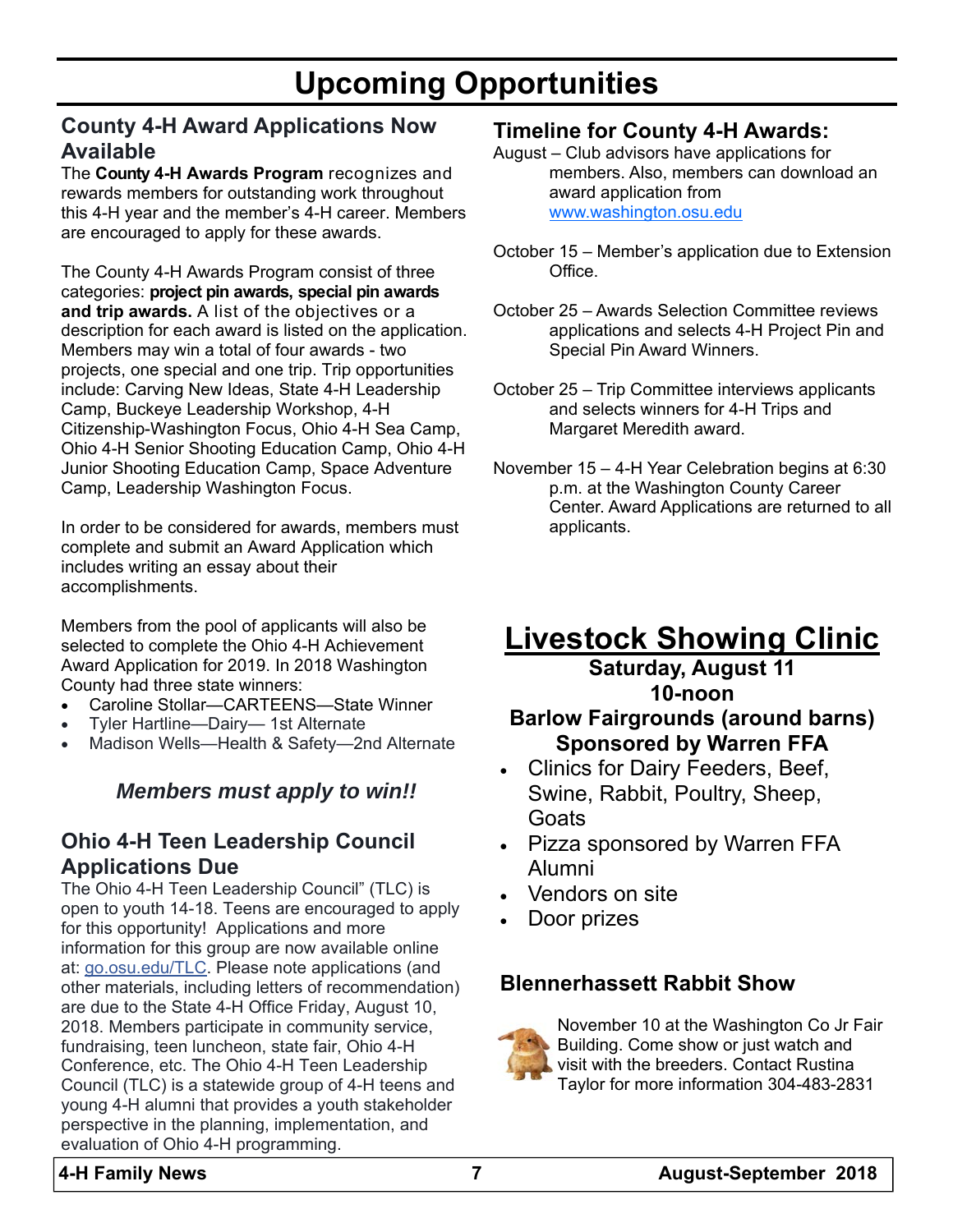## **4-H Camp 2018**

The 2018 4-H camping program has come to a close. We had a very fun and exciting year. Each of our four camps, Cloverbud, Beginner, Junior, and Senior had a growth in numbers. With our Junior Camp growing to 117 campers and Cloverbud Camp to 100! In addition to our campers, we had an amazing group of teen counselors. Please look for information in January about becoming a camp counselor. Any teen aged 14-18 years by January 1, 2019 (4-H age), can apply to be a counselor. You don't need to be a 4-Her! We offer a Camp Counselor's Club for those who are not currently a 4-Her.





**Did your camper come home from camp with fewer items that what they left with? Come to the Extension Office and take a look at the lost and found!**

## **Hervida Happenings**

### **GET YOUR TICKETS!!**

- 250 Cub Tickets are now on sale from board members or call 740-568-8044. The \$52 ticket puts you into 52 weekly drawings.
- Mark your

calendars for the Annual Building Fund Dinner Drawing and Silent Auction, November 10. Tickets will go on sale in September.



## **2019 Endowment Dinner**

The 2019 Washington County 4-H Endowment Dinner/Auction will be held on *SATURDAY, APRIL 6.* Mark your calendars!



### **Lemonade Shake Stand Time!**

The Ohio River Sternwheel Festival will happen the weekend after the county fair, September 7 - 9. We are currently seeking volunteers for 1-3pm, 3-5pm, 9-11pm on Friday evening. Hervida 4-H Camp runs a lemonade shake stand at this event as a fundraiser for facility improvements. 4-H'ers, advisors, and alumni are asked to support this fund raiser by being workers at the stand as a community service project. Workers can be lemon

cutters and squeezers; sugar, ice and water measurers; shaker-uppers; and sellers during two-hour shifts. This is an opportunity for 4-H'ers to develop their leadership,



communication and teamwork skills. We prefer that workers be older 4-H'ers (over 10 years old). For more information, please check with your advisor or call Jane Lennox at 740-568-8044

Another way to contribute is by donating bags of sugar, boxes of 16 oz. foam cups, boxes of straw-slotted lids for the 16 oz. cups, rolls of paper towels. Please let Jane know by August 10 (before the shopping begins!), if you plan to donate any of these items.

We hope everyone will stop by the stand and support the fund raiser by puckering up with a tart but sweet refreshing drink!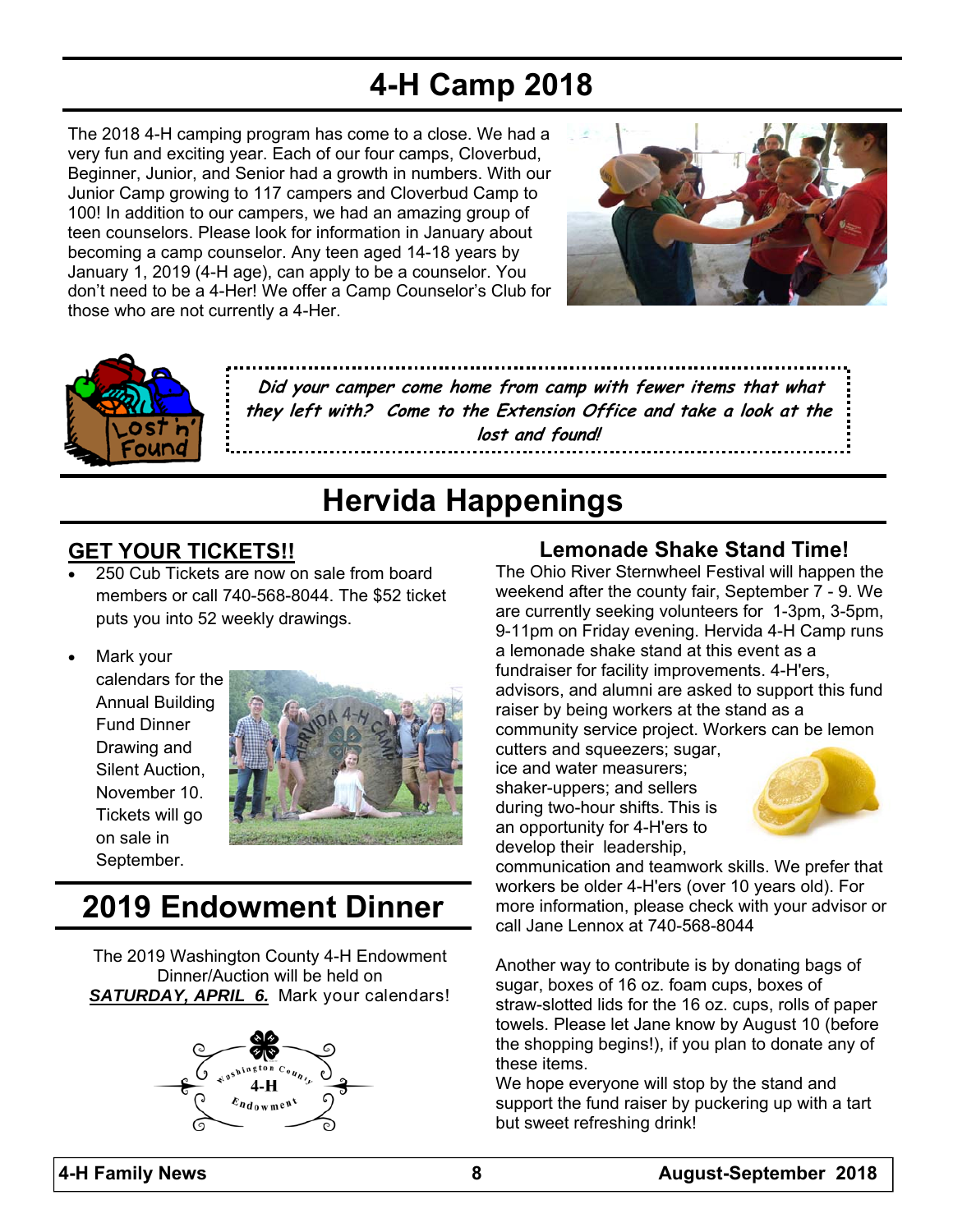

## **How Do 4-H Cloverbuds Spell Team?**

*By Janine Yeske, Extension Educator, 4-H Youth Development Jefferson County (OSU Extension)* 

How do Cloverbuds spell team? Of course, they spell it the same way everyone else does! Here are some fun team builders for your Cloverbud clubs with just a few variations from the older club version.

- 1. Find a Cloverbud Activity Give each Cloverbud an activity card and ask them to fill it up with other Cloverbuds' signatures that match the feature/trait in each box. With Cloverbuds, play until everyone has his/her entire card filled so the emphasis is on talking and sharing the activity card. (*Find a Cloverbud* activity is available on the Cloverbud Connections website at http://www.ohio4h.org/volunteers/cloverbud-leaders/click-it-print-it-do-it-activity-pages.
- 2. Beach Ball Games- All kids love beach balls- no matter what their age. Here are a few beach ball games that Cloverbuds will love.



- a. Ask all Cloverbuds to stand in a circle. You start by passing the ball to a Cloverbud member and saying your name. That member must then pass the ball to another Cloverbud and say his/her name. Continue until everyone in the group has had the ball and said their names. The last person then throws the ball back to you.
- b. The second step is a little trickier. You pass the ball to a Cloverbud, but this time, say that person's name. Again, do this until all Cloverbuds have had the ball. The important thing to tell the group is that they need to remember who they got the ball from and who they threw it to so they can establish a pattern. Ask the Cloverbuds if they know what a "pattern" is. Define it for them and ask if they are familiar with the word.
- c. After you have established this pattern, try to "group juggle." Throw the ball in the same pattern as before and try to make it go around the circle a little faster each time- always catching from and throwing to the same people as before. If your group can handle it, add another beach ball so your group will be "juggling" two balls!
- 3. Build a Structure. Building is a great team builder because it causes members to think, talk and share ideas with each other. In this game, you will need to bring in some fun materials and ask the Cloverbuds to build a structure- perhaps a house that one of them can actually sit in when it is finished. If you have more than four members, break your group into smaller groups of three or four. Since we do not want this to become competitive, bring different materials for each group. When the time is up, each small group can show their structure to the whole group and tell about how they built it. Some ideas for structures: newspaper and duct tape, pool noodles and duct tape, or spaghetti and marshmallows (if you have older Cloverbud members who can handle the motor skills required.)
- 4. Play School Bus. Tape a line of duct tape down the middle of the room. Choose a bus driver. Driver shouts out pairs of stops, for example, cats or dogs. Participants who like cats must sit on right side of bus (tape) and those who like dogs must sit on left side of bus. Go through several stops including: Loud/quiet; Save/spend; Hamburger/salad; Fruit/vegetable; Fast food/home cooked; vanilla/chocolate. This activity is a great team builder because it teaches group members that they probably have something in common with almost everyone.
- 5. This may be my favorite Cloverbud team builder. Cook together! Or, at least do something with food! Ask all Cloverbuds to bring in an ingredient for whatever you choose to make. Some great ideas: soup, sundaes, or trail mix. Ask all the Cloverbuds to bring their ingredient to the table. (Bring a few ingredients yourself in case someone forgets to bring something.) Put everything together and serve your creation. A food creation is like a group of Cloverbuds. Everyone brings something unique, but when you put it all together, it is great!

THE OHIO STATE UNIVERSITY

COLLEGE OF FOOD, AGRICULTURAL. AND ENVIRONMENTAL SCIENCES



#### **www.go.osu.edu/click**

CFAES provides research and related educational programs to clientele on a nondiscriminatory basis. For more information: go.osu.edu/cfaesdiversity.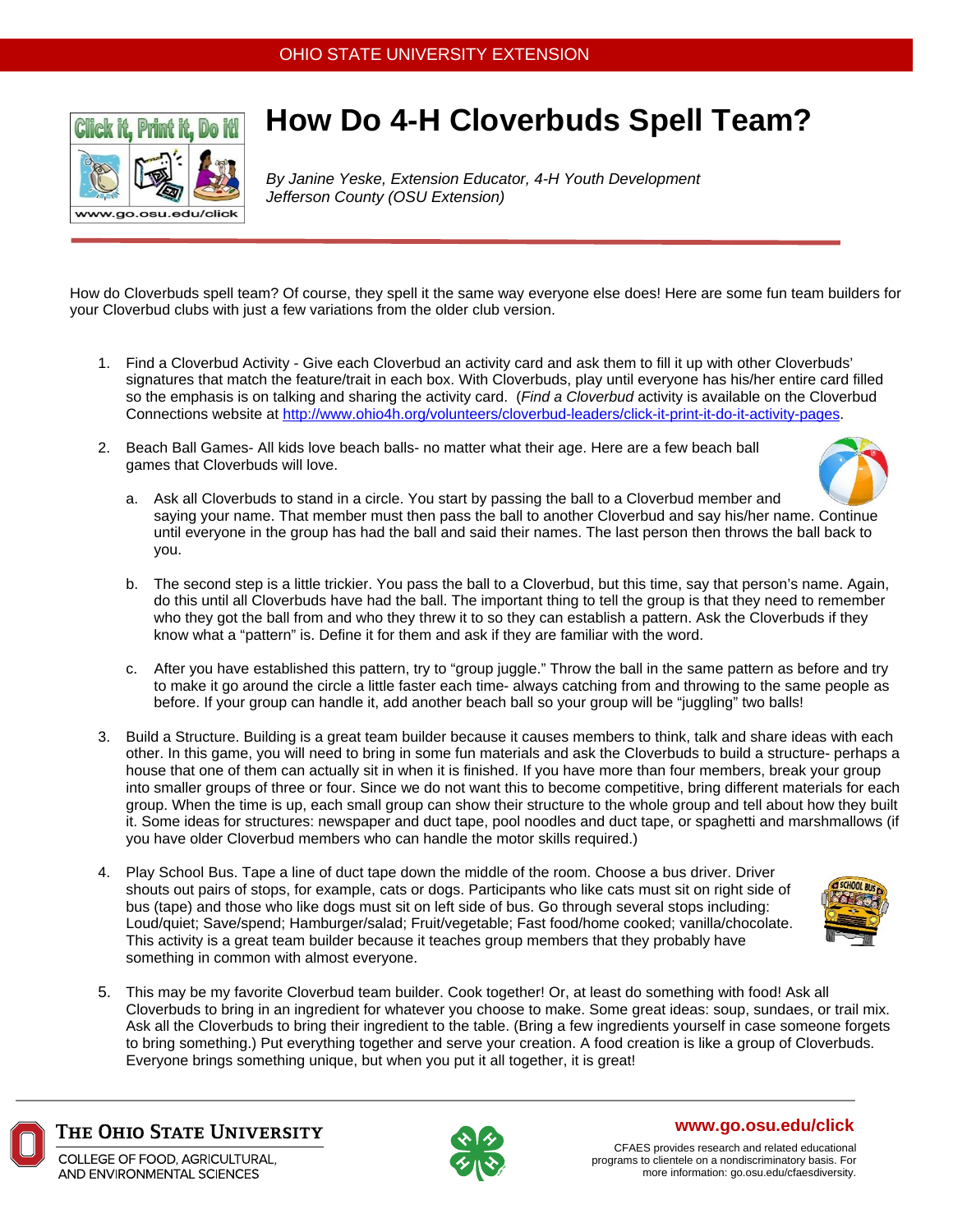| J                                               | .<br>.<br>.                                                                                                                                                                                                                   |
|-------------------------------------------------|-------------------------------------------------------------------------------------------------------------------------------------------------------------------------------------------------------------------------------|
| j<br>J<br>$\overline{a}$<br>י<br>ה<br>ב         |                                                                                                                                                                                                                               |
| <b>EXAMPLE</b>                                  |                                                                                                                                                                                                                               |
| :<br>l<br>$\frac{1}{7}$<br>j                    |                                                                                                                                                                                                                               |
| $\ddot{\phantom{0}}$<br>$\overline{\mathbf{S}}$ |                                                                                                                                                                                                                               |
| <b>N 810.</b>                                   | is a contract of the contract of the contract of the contract of the contract of the contract of the contract of the contract of the contract of the contract of the contract of the contract of the contract of the contract |

| Saturday, August 4                                                                     |           | Sunday, September 2                                       |                     |
|----------------------------------------------------------------------------------------|-----------|-----------------------------------------------------------|---------------------|
| Skillathons for all livestock animal projects including market, dairy, fancy, breeding | $9:00$ am | Jr. Fair Goat Showmanship                                 | Show Arena          |
| and horse(except Horseless Horse). See 4-H calendar for times and make-up dates.       | $9:00$ am | Jr. Fair Rabbit Showmanship                               | Rabbit/Poultry Bldg |
| Wednesday, August 29                                                                   | 11:00 am  | Jr. Fair Market Goat Show (MKT. Classes)                  | Show Arena          |
| $\begin{array}{c}\n1 \\ 1\n\end{array}$<br>ı                                           |           | (immediately after Goat Showmanship but not before 11 am) |                     |

|                    | Skullathons for all livestock animal projects including market, dairy, fancy, breeding<br>and horse(except Horseless Horse). See 4-H calendar for times and make-up dates. |                          | 9:00 am                 | Jr. Fair Goat Showmanship                                                                                                                                                               | Show Arena                                 |
|--------------------|----------------------------------------------------------------------------------------------------------------------------------------------------------------------------|--------------------------|-------------------------|-----------------------------------------------------------------------------------------------------------------------------------------------------------------------------------------|--------------------------------------------|
|                    |                                                                                                                                                                            |                          | 9:00 am                 | Jr. Fair Rabbit Showmanship                                                                                                                                                             | Rabbit/Poultry Bldg.                       |
|                    | Wednesday, August 29                                                                                                                                                       |                          | 11:00 am                | Jr. Fair Market Goat Show (MKT. Classes)                                                                                                                                                | Show Arena                                 |
| 2:00-9:00 pm       | Booth Set-up                                                                                                                                                               | Jr. Fair Bldg.           |                         | (immediately after Goat Showmanship but not before 11 am)<br>(Followed by pee wee goat showmanship)                                                                                     |                                            |
|                    |                                                                                                                                                                            |                          | 11:00 am                | Jr. Fair Rabbit Show (Market)                                                                                                                                                           | Rabbit/Poultry Bldg.                       |
|                    | Thursday, August 30                                                                                                                                                        |                          |                         | (Immediately following rabbit showmanship but not before 11 am)                                                                                                                         |                                            |
| 2:00-9:00 pm       | Booth Set-up                                                                                                                                                               | Jr. Fair Bldg.           | 1:00 pm                 | Rabbit Dress Up Contest                                                                                                                                                                 | Rabbit/Poultry Bldg.                       |
|                    | Friday, August 31                                                                                                                                                          |                          | 1:00 pm                 | (concurrently w/Open immediately following rabbit dress up but not before 1 pm))<br>Jr. Fair Rabbit Breed Show                                                                          | Rabbit/Poultry Bldg.                       |
| 10:00 am           | 4-H Booth & Trash Can Judging                                                                                                                                              | Jr. Fair Bldg.           |                         | (Followed by pee wee rabbit showmanship)                                                                                                                                                |                                            |
| 12:00 pm           | Jr. Fair board Meeting                                                                                                                                                     | Jr. Fair Bldg.           | $1:00$ pm               | Jr. Fair Horse Show                                                                                                                                                                     | Horse Arena                                |
| 3:00-7:30 pm       | Horses Move in                                                                                                                                                             | Horse Barn               |                         | Check in at 12 pm - show begins at 1 pm                                                                                                                                                 |                                            |
| 4:00-7:00 pm       | Weigh-In, Rabbits & Poultry                                                                                                                                                | Rabbit/Poultry Bldg.     | 2:00 pm                 | Jr. Fair Goat Breeding Show                                                                                                                                                             | Show Arena                                 |
| 4:00-7:00 pm       | Lamb, Goat, DFS Weigh-in                                                                                                                                                   | Multi-purpose Bldg.      |                         | (concurrently with open goat show but not before 2 pm)                                                                                                                                  |                                            |
| 7:00-8:00 pm       | Market Beef weigh-in                                                                                                                                                       | Multi-purpose Bldg.      | 3:00 pm                 | Ladies Lead and Goat Dress Up                                                                                                                                                           | Show Arena                                 |
| 6:00-8:00 pm       | Livestock Pictures                                                                                                                                                         | Multi-purpose Bldg       | 4:00 pm                 | (Goat Dress up immediately following ladies lead but not before 3:30 pm)<br>Jr. Fair Style Show                                                                                         | Jr. Fair Bldg.                             |
|                    | ᅮ<br>Saturday, September                                                                                                                                                   |                          | 4:00 pm                 | Show Arena<br>Jr. Fair Lamb Showmanship                                                                                                                                                 |                                            |
| 10:00 am           | Jr. Fair DFS Showmanship                                                                                                                                                   |                          |                         | (immediately following ladies lead/goat dress up but not before 4 pm)                                                                                                                   |                                            |
|                    | Jr. Fair DFS Show (Market Classes)                                                                                                                                         | Show Arena<br>Show Arena |                         | Iron Chef Competition                                                                                                                                                                   | Jr. Fair Bldg.                             |
|                    | (immediately following DFS Showmanship)                                                                                                                                    |                          | 5:00 pm                 | Jr. Fair Market Lamb Show (market)                                                                                                                                                      | Show Arena                                 |
|                    | (Followed by pee wee dairy feeder showmanship)                                                                                                                             |                          |                         | (immediately following Lamb showmanship but not before 6 pm)                                                                                                                            |                                            |
| 11:00 am           | Jr. Fair Poultry & Turkey Showmanship                                                                                                                                      | Rabbit/Poultry           |                         | (Followed by pee wee lamb showmanship)                                                                                                                                                  |                                            |
| 11:00 -1:00 pm     | Livestock Pictures                                                                                                                                                         | Rabbit/Poultry           | 8:30 pm                 | Jr. Fair Sheep Breeding Show                                                                                                                                                            | Show Arena                                 |
| 1:00 -4:00 pm      | Livestock Pictures                                                                                                                                                         | Multi-purpose Bldg.      |                         | (concurrently w/ open sheep show immediately following sheep breeding                                                                                                                   |                                            |
| $1:00$ pm          | Jr. Fair Horse Show                                                                                                                                                        | Horse Arena              |                         | showmanship but not before 8:30 pm)                                                                                                                                                     |                                            |
|                    | Check in at 12 pm - show begins at 1 pm                                                                                                                                    |                          |                         |                                                                                                                                                                                         |                                            |
| $1:00$ pm          | Black & White Holstein Show                                                                                                                                                |                          |                         | ω<br>Monday, September                                                                                                                                                                  |                                            |
|                    | (immediately after DFS show but not before 1:00 pm)                                                                                                                        |                          | 8:00-10:00 am           | 4-H Pancake Flippin' Breakfast Show                                                                                                                                                     | Jr. Fair Building                          |
| $1:00$ pm          | Jr. Fair Poultry/Turkey Judging (Market) Rabbit/Poultry Bldg.<br>(Immediately following Poultry showmanship but not before 1 pm)                                           |                          | 10:00 am                |                                                                                                                                                                                         | Show Arena                                 |
| 3:00 pm            | Jr Fair Beef Showmanship                                                                                                                                                   | Show Arena               | 11:00 am                | Jr. Fair Dairy Showmanship<br>Jr. Fair Dairy Breeding Judging                                                                                                                           | Show Arena                                 |
|                    | (immediately following B&W Holstein Show but not before 3 pm)                                                                                                              |                          |                         | (concurrently with open Dairy show).                                                                                                                                                    |                                            |
|                    | Market Beef Show (Market Classes)                                                                                                                                          | Show Arena               |                         | (Followed by pee wee dairy showmanship)                                                                                                                                                 |                                            |
|                    | (Immediately following Beef Showmanship)                                                                                                                                   |                          | 1:00-3:00 pm<br>6:00 pm | Overall Showmanship Contest<br><b>Cloverbud Activities</b>                                                                                                                              | Horse Arena & Show Arena<br>Jr. Fair Bldg. |
| 3:00 pm            | (Followed by pee wee beef showmanship)<br>Junior Fair Poultry Show (Fancy)                                                                                                 | Rabbit/Poultry Bldg.     |                         | Tuesday, September 4                                                                                                                                                                    |                                            |
|                    | (concurrently with open fancy show, immediately following market but not before                                                                                            |                          | 3:30 pm                 | Presentation of Skillathon & Poster Awards                                                                                                                                              | Show Arena                                 |
|                    | 3pm)                                                                                                                                                                       |                          | 4:00 pm                 | Jr. Fair Livestock Sale                                                                                                                                                                 | Show Arena                                 |
| 4:00-5:00 pm       | Horse Pictures                                                                                                                                                             | Horse Arena              |                         | (Sale Order: turkeys, rabbits, goats, chickens                                                                                                                                          |                                            |
| 4:00 pm<br>6:00 pm | Jr. Fair Beef Breeding show<br>Jr. Fair Cake Decorating                                                                                                                    | Jr. Fair Bldg.           |                         | dairy feeder steers, market beef, lambs)                                                                                                                                                |                                            |
|                    | (concurrently w/Open Beef Immediately after Beef Breeding showmanship)                                                                                                     |                          |                         | Buyer appreciation reception with refreshments throughout beginning at 3:00 pm                                                                                                          |                                            |
| 6:30 pm            | Jr Fair Talent Show                                                                                                                                                        | Jr. Fair Bldg.           | 8pm-10:00pm             | Booth Tear-down                                                                                                                                                                         | Jr. Fair Bldg.                             |
| 8:00 pm            | Switzerland of Ohio Hereford Show                                                                                                                                          |                          |                         |                                                                                                                                                                                         |                                            |
|                    | (immediately following Beef Breeding show but not before                                                                                                                   | $8 \rho m$               |                         | Wednesday, September 5                                                                                                                                                                  |                                            |
|                    |                                                                                                                                                                            |                          |                         | 9:00 am - Noon Booth Tear-down                                                                                                                                                          | Jr. Fair Bldg.                             |
|                    |                                                                                                                                                                            |                          |                         | Dismissal of Animals (open & junior fair): Market animals may be removed from the fairgrounds<br>after <i>8pm  on Tuesday and Breeding or open projects may leave after 11pm Monday</i> |                                            |
|                    |                                                                                                                                                                            |                          |                         |                                                                                                                                                                                         |                                            |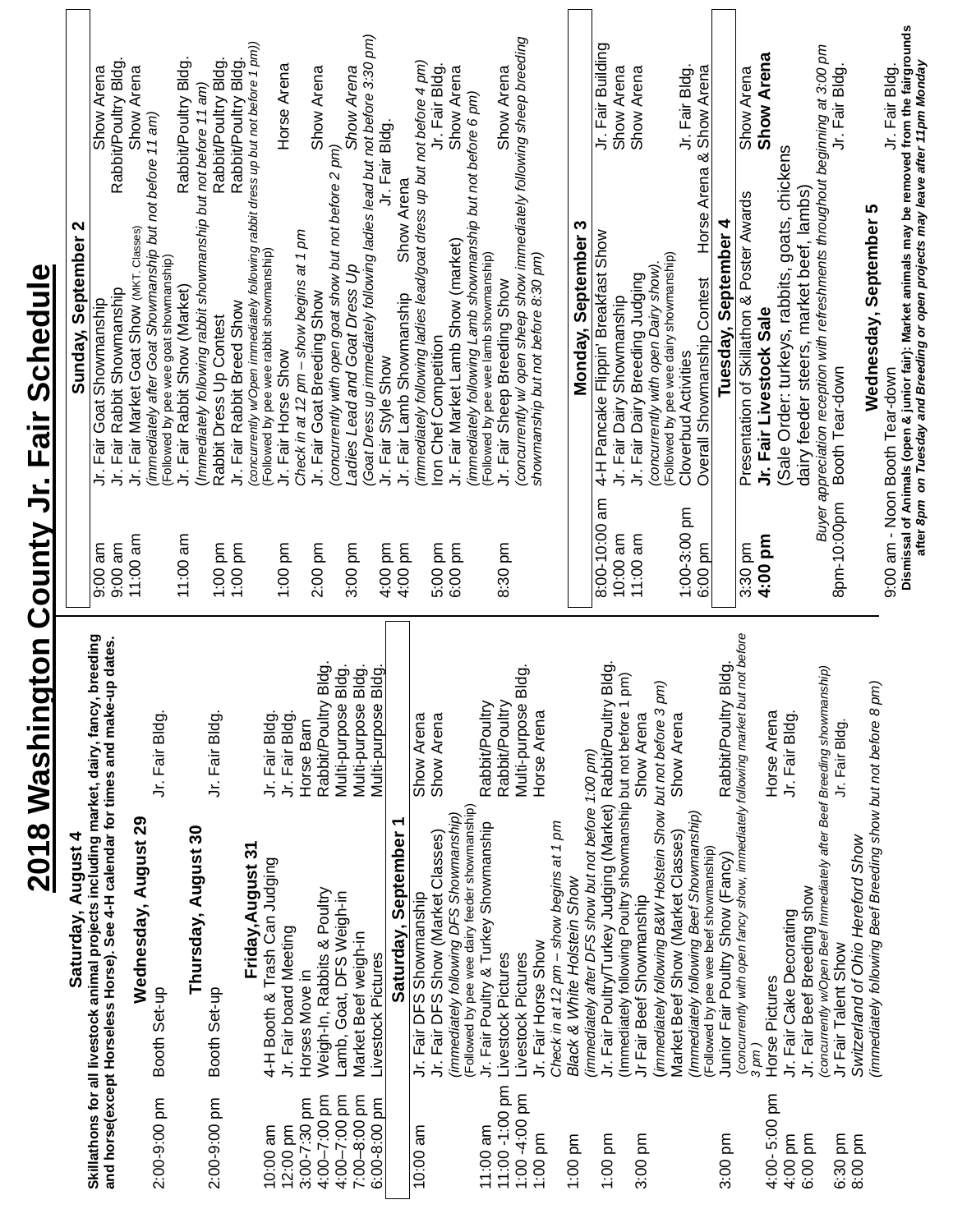## Washington County Junior Fair Talent Show

September 1st, 2018 @ 6:30 PM

Name:

Age: **Grade:** \_\_\_\_\_\_\_\_\_\_\_\_

Primary Phone Number:

Email:

Rules:

- Each performer(s) have 4:30 minutes at the most for their talent.
- No vulgar or inappropriate words or gestures. If you aren't sure if it is not appropriate just be safe and not include it.
- A performer can do 1 solo act at most. A performer can do no more than 2 acts.
- Be creative! We want to see talents from singing to snapping your fingers, dancing, comedy to a song. Don't be afraid to be you!

\*Every performer will be entered into a drawing for gift cards or coupons from businesses of the Mid-Ohio Valley.

\*Please turn in this form by August 31st, 2018. You can turn this form in at the OSU Extension Office Washington County or to booth set up at the Washington County Junior Fair Building on August 29<sup>th</sup> and 30<sup>th</sup> 2-9pm.

## Washington County Iron Chef Entry Form

Sunday, September 2nd, 2018 @ 5:00 PM ~ Entry form due: Aug 31 to Extension Office

Team Name: \_\_\_\_\_\_\_\_\_\_\_\_\_\_\_\_\_\_\_\_\_\_\_\_\_\_\_\_\_\_\_\_\_\_\_\_\_\_\_\_\_\_\_\_\_\_\_\_\_\_

Team Members: (1)\_\_\_\_\_\_\_\_\_\_\_\_\_\_\_\_\_\_\_\_\_\_\_\_\_ (2)\_\_\_\_\_\_\_\_\_\_\_\_\_\_\_\_\_\_\_\_\_\_\_\_\_\_ (3)\_\_\_\_\_\_\_\_\_\_\_\_\_\_\_\_\_\_\_\_\_\_\_\_\_\_

Contact Phone Number: \_\_\_\_\_\_\_\_\_\_\_\_\_\_\_\_\_\_\_\_\_\_\_\_\_\_\_\_\_\_\_\_\_\_\_\_\_\_\_\_\_\_\_\_\_\_\_\_\_\_\_\_\_\_\_\_\_\_\_

Our team will have an entry in the following categories (check all that apply)

\_\_\_\_\_ Sweet \_\_\_\_ Savory \_\_\_\_ Spicy

Rules:

- Open to Jr Fair members ages 8-19 to show off their culinary skills AND have fun!
- Each team must have  $2 3$  members.
- The main ingredient for 2018 will be fruit. The main ingredient (fruit of your choice) must be brought by the teams.
- All sub-ingredients must be brought in by contestants: A microwave will be provided
- Teams can bring serving dishes, tableware, mixing bowls, spoons, measuring spoons, recipe, etc for presentation
- Teams are limited to one entry per category, but may enter each category
- Teams will make 12 servings of each recipe
- The contest will be scored based on appearance, taste, creativity, and interview.
- Teams will have 20 minutes to prepare recipes.